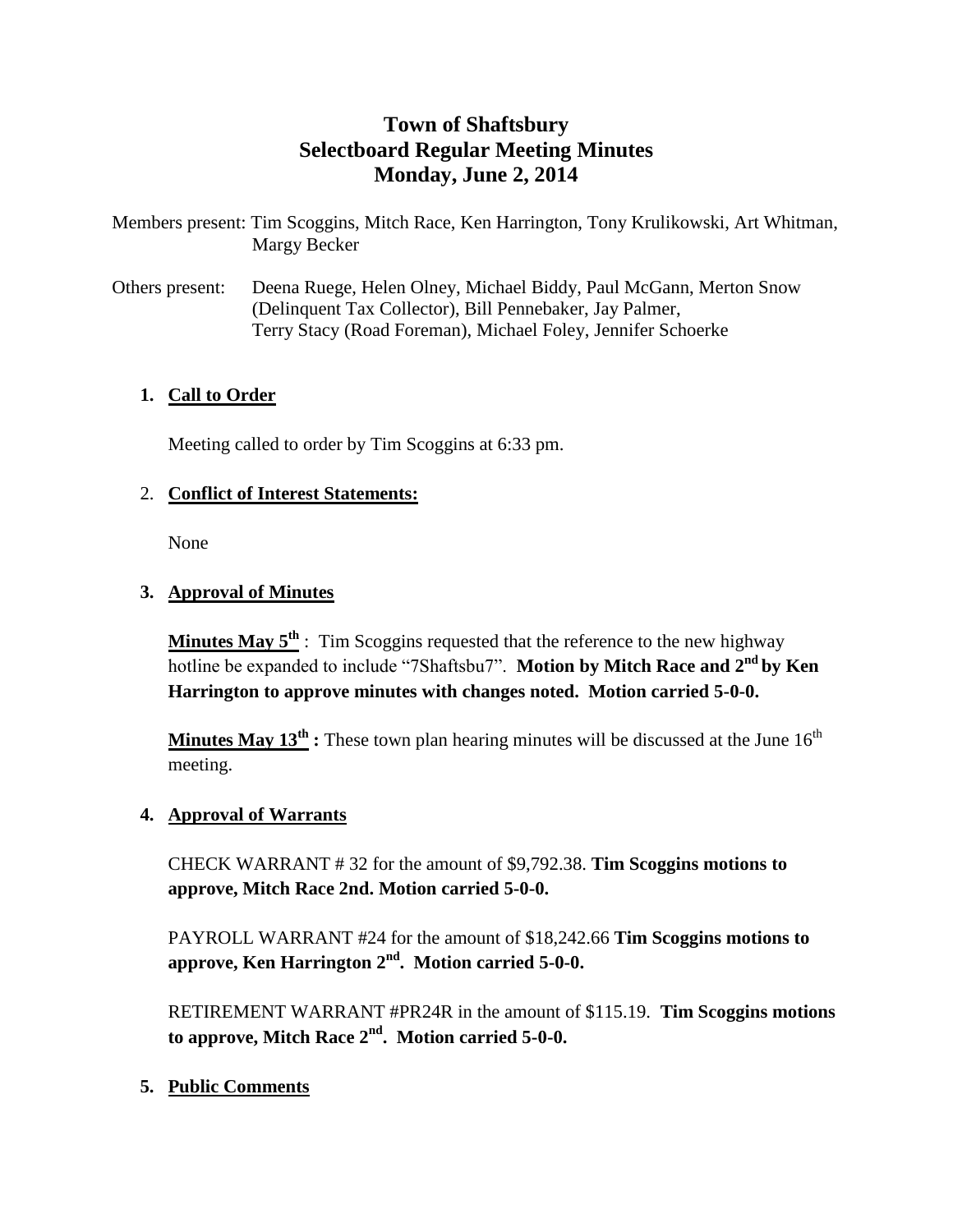There were no public comments.

### **6. Road Foreman Report**

Road Foreman Terry Stacy reported on the status of road repairs. Matters discussed included status of grading and ditch work, the need to complete Twitchell Hill ditching, the upcoming grader operators training sessions. A site visit with Holy Smoke landowners to discuss tree removal plans has been set for June  $5<sup>th</sup>$  at 6PM. Bernstein's will accommodate grader storage over the winter in addition to the excavator.

### 7. **Paving/Reclaiming – procurement practices**

After some discussions about the purported reluctance of area paving contractors to bid against Peckham for reclamation work, the Selectboard agreed to follow procedures in the town's purchasing policies regarding sole source procurement for upcoming reclamation work to be done on State Park road and White Creek Road.

**Art Whitman made the motion that Peckham will be sole source reclaimer for 2014 paving projects (White Creek Road and the State Park). Ken Harrington 2nd; the motion carried 5-0-0.**

## 8. **Glastenbury Agent – Renewal of Memorandum of Understanding for Municipal Services (Shaftsbury/Glastenbury)**

**Mitch Race made the motion to extend the Shaftsbury/Glastenbury Memorandum of Understanding for Municipal Services by 2 years and through July 1, 2016. Ken Harrington 2nd. The motion carried 5-0-0.**

### **9. Bennington County Sheriff's Contract Renewal**

This item was postponed until a draft for the contract is received.

#### **10. Constable—request for uniforms and weapons**

Tim Scoggins noted Constable Paul McGann had submitted a request for uniforms and weapons for around \$2,000. The proposal for uniforms totals \$811.88. The total for nylon belts, holsters, handcuffs, and weapons is estimated to cost \$1,049.80. Badges, patches, jackets, and hats were priced separately from the uniforms and weapons.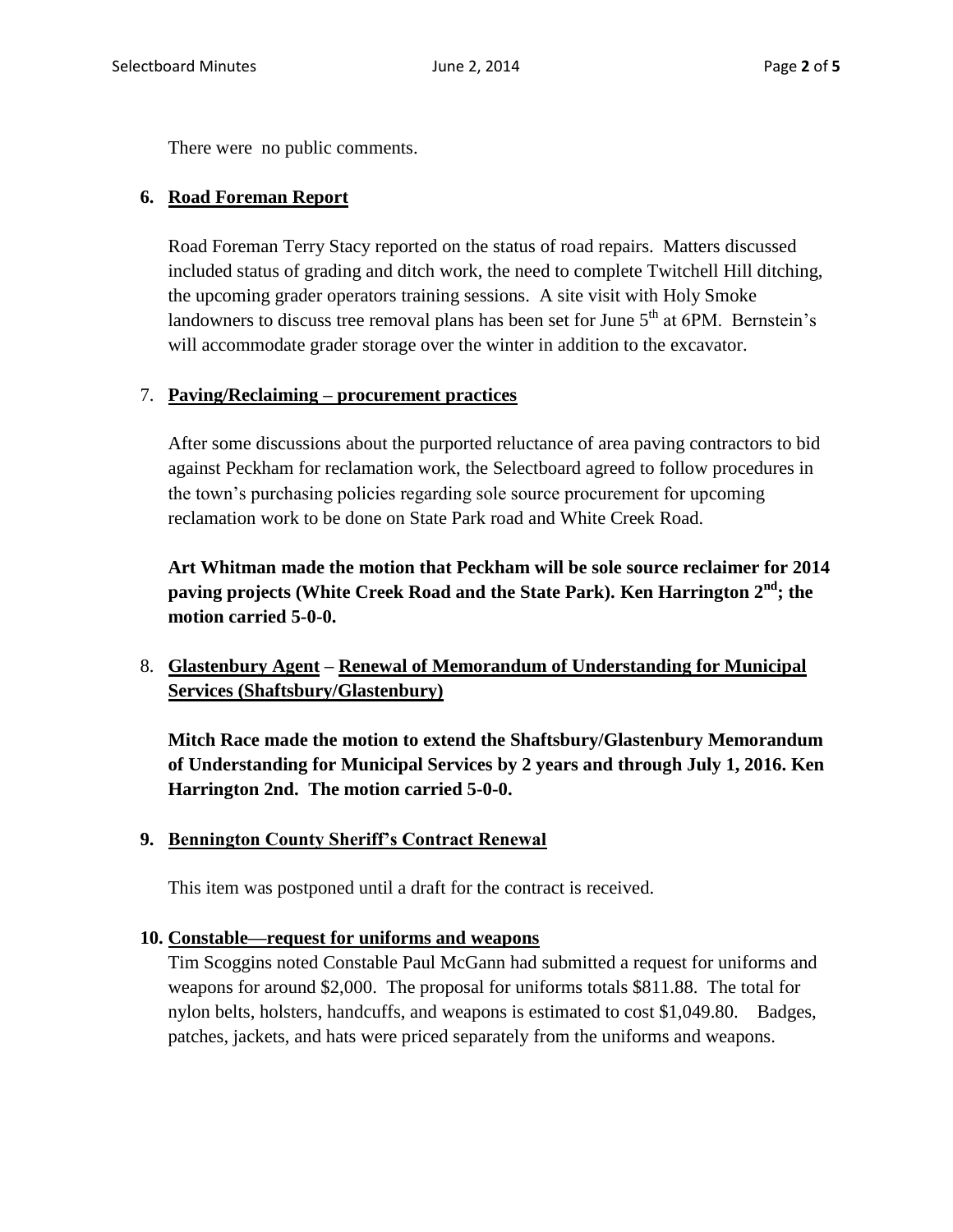Art Whitman stated he wants the Town's insurance company to look at the issue of having Constables as law enforcement officers. Mitch Race and Ken Harrington are in favor of uniforms. Tim Scoggins noted the request for uniforms and weapons reflects an expansion of constable powers. He noted the prior Selectboard did not reach consensus on whether or not to expand constable powers.

Resident Michael Foley stated support for uniforms, agreeing with the need for the Constables to be identifiable.

# **Mitch Race made the motion to purchase uniforms for the constables as requested**. **Ken Harrington 2nd. The motion failed 2-3-0, Mitch Race and Ken Harrington voting for the motion and Tim Scoggins, Art Whitman, and Tony Krulikowski voting against the motion.**

Tim Scoggins announced the June 16 agenda will allow a 30 minute discussion on the roles of constables.

**11. Request to Hire Attorney for Tax Sale – Merton Snow**

**Mitch Race made the motion to authorize the Delinquent Tax Collector to hire an attorney and to begin tax sale proceedings based on responses to letters sent out on May 6, 2014 to delinquent tax payers. Ken Harrington 2nd. The motion carried unanimously 5-0-0.**

### **12. Proposed Solar Projects – discussion**

Selectmen discussed the May  $19<sup>th</sup>$  and May  $20<sup>th</sup>$  presentations by solar vendors. The Town is in receipt of a proposed lease agreement and a group net metering agreement from Soveren, Inc. Tim Scoggins said he has talked with school officials, who are understandably cautious about a 20-year commitment.

Tony Krulikowski site visits to area installations. He stated concerns regarding obsolete equipment. Michael Biddy suggested the Town should not accept the first proposal it receives, and that it should research and compare other proposals. He has visited the Brunswick, NY solar installation. In further discussions it was noted that excess electricity may have to be paid for at a higher price. Jennifer Schoerke asked who benefits from solar installations on town land. Tim Scoggins explained taxpayers will benefit indirectly. The Town and School would directly benefit in reduced electricity costs.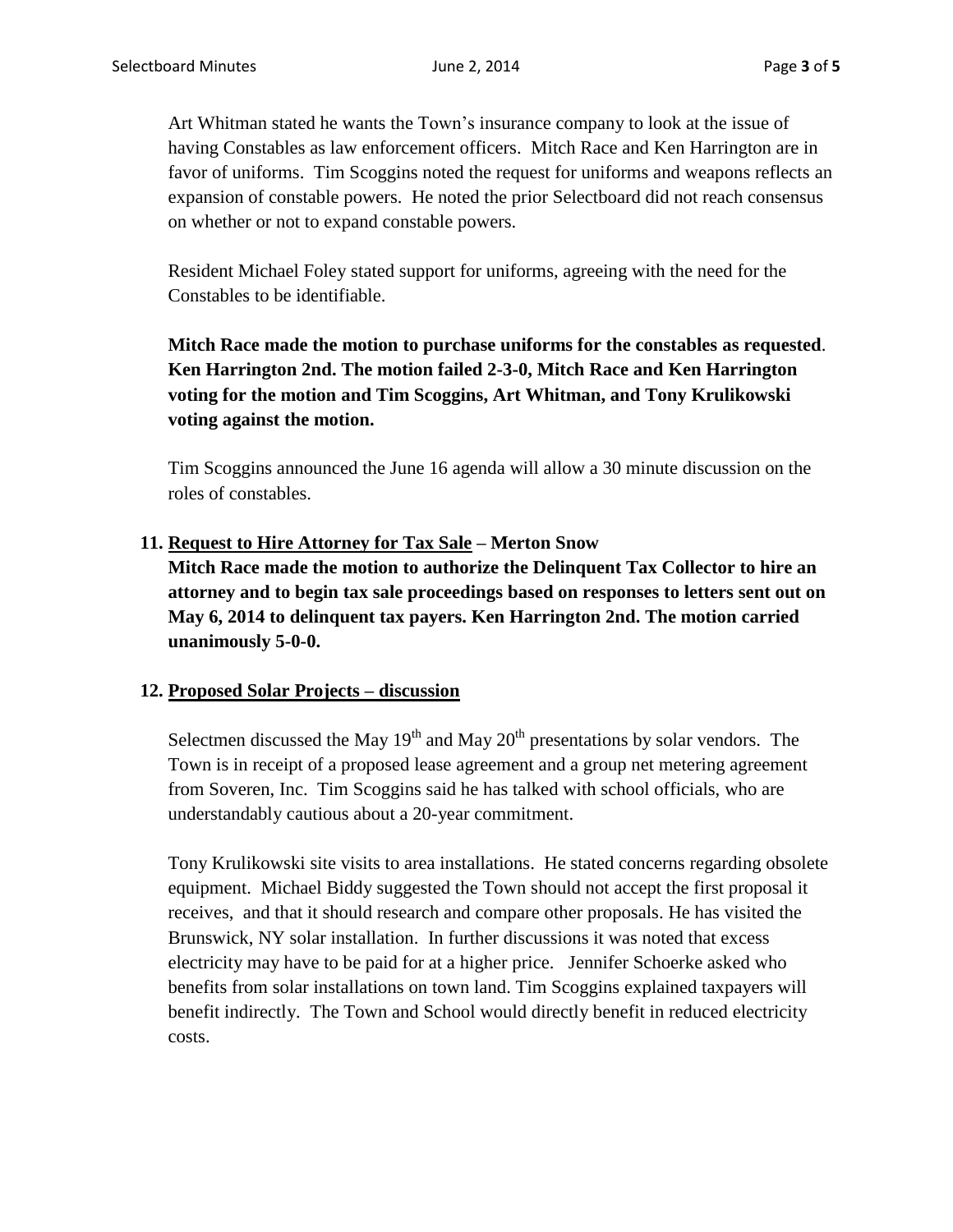The Board consensus is to continue to investigate proposals. Mitch Race, Margy Becker and Tim Scoggins will contact companies.

### **13. Howard Park Repairs and Maintenance**

Art Whitman and Tim Scoggins led discussions regarding the list of repairs needed to Howard Park buildings and facilities. The old playground equipment will be hauled away for metal scrap. Selectmen agreed a new water fountain should be installed. Art Whitman will ask the road crew to perform certain repairs and ditch work.

Deena Ruege stated her research c. 2009 confirmed that the concession stand does belong to the Town. Tennis court surface maintenance was discussed. The Norshaft Lions had performed volunteer work on the courts within the past year. Art Whitman will follow-up with the Lions concerning the possibility of 2014 volunteer work in the Park.

### **14. Conflict of Interest Policy/Action**

Tim Scoggins said he has reread the conflict of interest policy. Tim Scoggins noted there is a perception that Ken Harrington has a conflict of interest with regards to discussions and actions on the location of the proposed Town Garage. Ken Harrington owns property adjacent to proposed garage site at the landfill. The question before the Selectboard is should Ken Harrington be precluded from voting on the location of the town garage.

## **Motion by Tim Scoggins that Ken Harrington should excuse himself from matters related to placing a town garage at the transfer station site, due to his ownership of land abutting the site. Mitch Race 2nd .**

Ken Harrington stated "This is an infringement of my personal constitutional rights."

Tim Scoggins noted the Board is only talking about the Selectboard's conflict of interest policy.

**Art Whitman made the motion to postpone the motion until Ken Harrington hears back from Assistant Secretary of State relative to recusal. Tony Krulikowski 2nd . The motion carried 3-2-0. The question is postponed.**

### **15. Selectboard Goals**

Tim Scoggins asked Board members to think about what it wants the Garage Committee to do, when it reconvenes. He then noted that he has followed up with Brian Lent